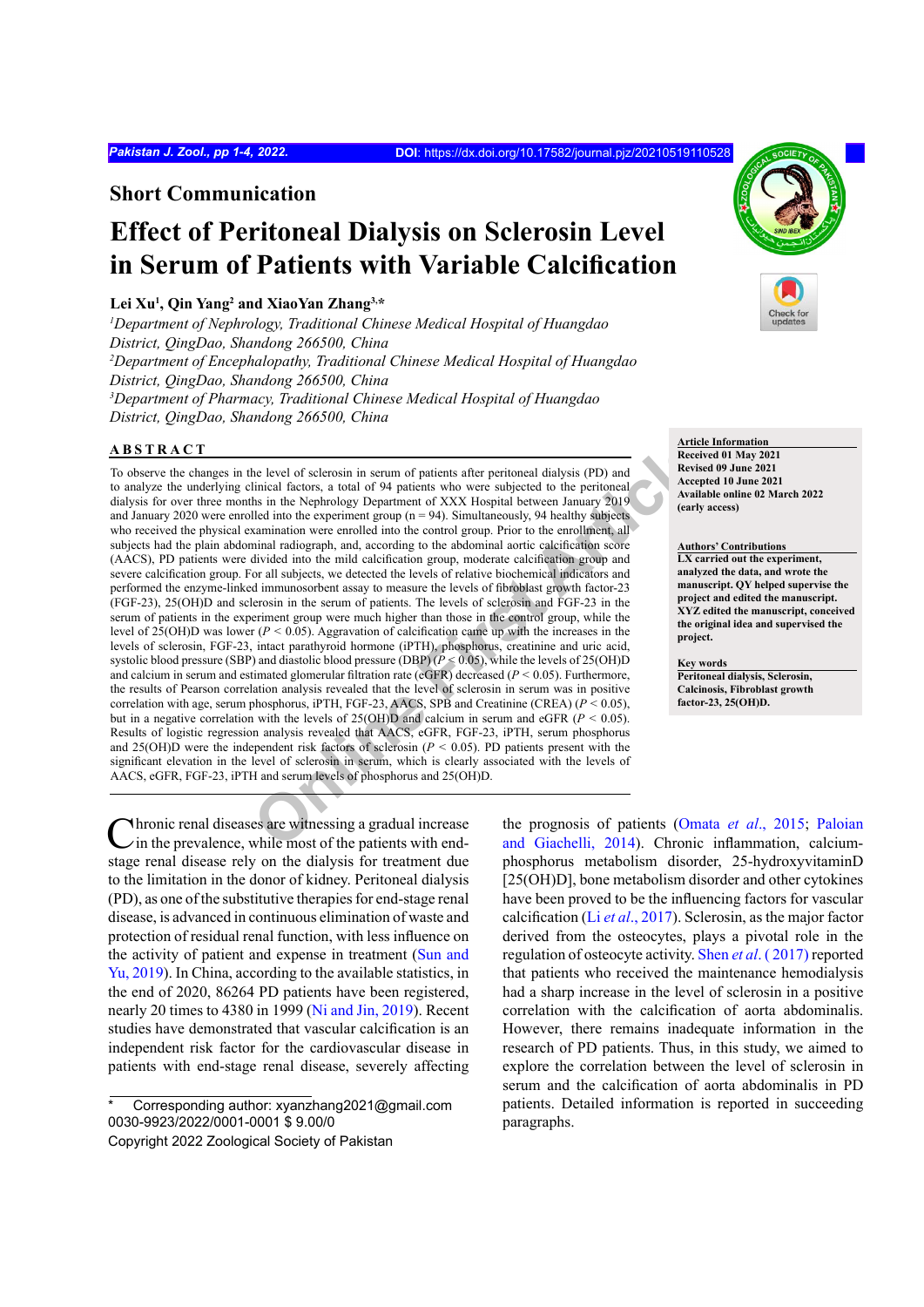#### *Materials and methods*

A total of 94 patients who performed the peritoneal dialysis for over three months in the Nephrology Department of XXX Hospital between January 2019 and January 2020 were enrolled into the experiment group  $(n =$ 94). For all enrolled patients, diagnosis of calcification of aorta abdominalis was confirmed by the plain abdominal radiograph. Simultaneously, 94 healthy subjects who received the physical examination were enrolled into the control group. In the experiment group, there were 49 males and 45 females, aged between 34 and 72 years old with an average of 53.06±6.77 years. In the control group, there were 53 males and 41 females, aged between 39 and 68 years old with an average of 52.16±7.19 years.

Ilment, all subjects had the plain<br>
and, according to the AACS scores,<br>
the LSD-*t* test for pairwise comparent<br>
and into the mild calcification group and severe calcification<br>
in group and severe calcification<br>
were expre Prior to the enrollment, all subjects had the plain abdominal radiograph, and, according to the AACS scores, PD patients were divided into the mild calcification group, moderate calcification group and severe calcification group. For all subjects, we detected the levels of relative biochemical indicators and performed the enzyme-linked immunosorbent assay to measure the levels of FGF-23, 25(OH)D and sclerosin in the serum of patients. All enrolled patients confirmed to the following exclusion criteria: 1) Patients who received the co-treatment of PD and hemodialysis; 2) Non-continuous ambulatory peritoneal dialysis (CAPD) patients; 3) Patients with malignant tumors, severe infection or diseases in liver; 4) Patients with acute heart failure or myocardial infarction; 5) Patients with mental diseases that could not cooperate with the treatment; 6) Patients with the connective tissue diseases. Comparison of the age and sex distribution between two groups showed no significant differences  $(P > 0.05)$ , suggesting that the data were comparable. All enrolled subjects signed the written informed consents, and this study had been approved by the Medical Ethical Committee of XXX Hospital.

General data, including the age, sex, history and medication history, were obtained via asking the patients. Blood pressure was measured by using the mercurial sphygmomanometer, and the height and weight were also measured to calculate the body mass index (BMI). Besides, fasting elbow venous blood was drawn to detect the biochemical indicators by using an automatic biochemical detector, including the liver and kidney function, blood lipid and iPTH, while eGFR was calculated by using the MDRD formula.

All patients underwent the plain abdominal radiograph, and the results were interpreted by two blinded qualified radiologists. AACS was calculated according to the semiquantification method published by [Kauppila](#page-3-6) *et al*. (1997). AACS ranged from 0 to 24 points, where AACS was not higher than 4 points for mild or no calcification ( $n = 20$ ), between 5 and 15 points for moderate calcification ( $n =$  42) while not lower than 16 points for severe calcification  $(n = 32)$ .

FGF-23, 25(OH)D and sclerosin levels in serum were detected by using the ELISA. In brief, patients were fasted for 8 h, and then 5 mL elbow venous blood was drawn and placed in an EDTA-contained tube for 30 min at room temperature, followed by centrifugation at 3000 r/min for 15 min at 4°C. Supernatant was stored at -80°C, and after sample collection, ELISA was performed to detect the concentration of FGF-23, 25 (OH)D and sclerosin in serum by using the corresponding kits (Gene, UK).

All data were analyzed using the SPSS 20.0 software. Measurement data were expressed in form of mean  $\pm$  standard deviation (SD), where the difference was validated by using the *t* test or chi-square test, followed by the LSD-*t* test for pairwise comparison. Enumeration data were expressed in form of ratio (%), where the difference was validated by using the chi-square test. Correlation was validated using the Pearson correlation analysis, while the influencing factors for sclerosin were found by the multivariate Logistic regression model. *P <* 0.05 suggested that the difference had statistical significance.

## *Results*

No significant difference was shown in comparison of the age, sex distribution and blood glucose level (*P >* 0.05). However, subjects in the experiment group had higher levels of SBP, DBP and levels of CREA, BUN, UA, iPTH, phosphorus, sclerosin and FGF-23 ( $P < 0.05$ ), but lower levels of BMI, albumin (ALB), triglyceride (TG), total cholesterol (TC), low-density lipoprotein (LDL), potassium, calcium, eGFR and 25(OH)D, as compared to their counterparts in the control group ([Table](#page-2-0) I).

Experiment group was further divided into three subgroups according to the AACS of patients, and the comparison of clinical indicators, including the levels of sclerosin, FGF-23, iPTH, phosphorus, CREA, 25(OH)D, calcium and uric acid (UA) in the serum, SBP, DBP and eGFR showed significant differences ( $P < 0.05$ ; [Fig.](#page-2-1) 1).

The results of Pearson correlation analysis revealed that the level of sclerosin in serum was in positive correlation with age, serum phosphorus, iPTH, FGF-23, AACS, SPB and CREA  $(P < 0.05)$ , but in a negative correlation with the levels of 25(OH)D and calcium in serum and eGFR  $(P < 0.05; Fig. 2)$  $(P < 0.05; Fig. 2)$  $(P < 0.05; Fig. 2)$ .

Multivariate logistic regression analysis was conducted with sclerosin level as dependent variable and age, serum phosphorus, iPTH, 25(OH)D, FGF-23, AACS, SBP, eGFR, serum calcium and CREA as independent variables, while the results revealed that AACS, eGFR, FGF-23, iPTH, serum phosphorus and 25(OH)D were the independent risk factors of sclerosin ( $P < 0.05$ ; [Table](#page-3-8) II).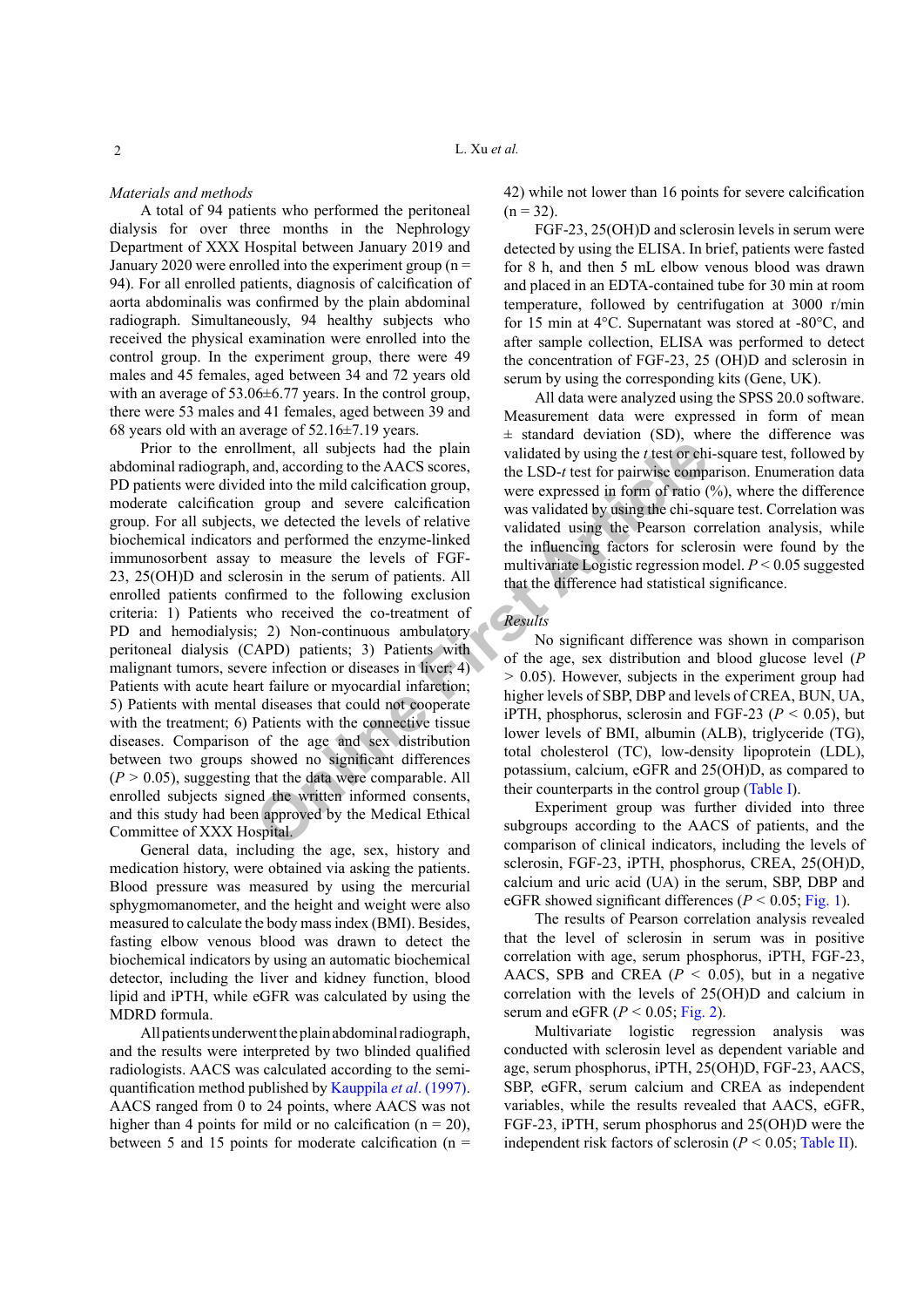| <b>Indices</b>                                                                                                                                       | <b>Control</b> group                                      | <b>Experimental group</b> | t / $\chi^2$ value                                                                                                                                                                                                                                                                                                                                                                                                                                                                                                                                                                                                                                                                              | P value |
|------------------------------------------------------------------------------------------------------------------------------------------------------|-----------------------------------------------------------|---------------------------|-------------------------------------------------------------------------------------------------------------------------------------------------------------------------------------------------------------------------------------------------------------------------------------------------------------------------------------------------------------------------------------------------------------------------------------------------------------------------------------------------------------------------------------------------------------------------------------------------------------------------------------------------------------------------------------------------|---------|
| Age (years)                                                                                                                                          | 52.16±7.19                                                | 53.06±6.77                | 2.310                                                                                                                                                                                                                                                                                                                                                                                                                                                                                                                                                                                                                                                                                           | 0.340   |
| Male / female                                                                                                                                        | 53/41                                                     | 49/45                     | 0.232                                                                                                                                                                                                                                                                                                                                                                                                                                                                                                                                                                                                                                                                                           | 0.631   |
| BMI $(kg/m2)$                                                                                                                                        | $23.55 \pm 1.38$                                          | $21.10 \pm 1.10$          | 0.863                                                                                                                                                                                                                                                                                                                                                                                                                                                                                                                                                                                                                                                                                           | 0.013   |
| SBP (mmHg)                                                                                                                                           | $119.75 \pm 7.18$                                         | 148.18±14.27              | 6.551                                                                                                                                                                                                                                                                                                                                                                                                                                                                                                                                                                                                                                                                                           | 0.000   |
| $DBP$ (mmHg)                                                                                                                                         | $72.12 \pm 5.42$                                          | 96.29±10.17               | 3.250                                                                                                                                                                                                                                                                                                                                                                                                                                                                                                                                                                                                                                                                                           | 0.002   |
| ALB(g/L)                                                                                                                                             | $48.28 \pm 2.05$                                          | $32.19 \pm 6.40$          | $-1.222$                                                                                                                                                                                                                                                                                                                                                                                                                                                                                                                                                                                                                                                                                        | 0.000   |
| $TG$ (mmol/L)                                                                                                                                        | $1.90 \pm 0.58$                                           | $1.26 \pm 0.30$           | 0.773                                                                                                                                                                                                                                                                                                                                                                                                                                                                                                                                                                                                                                                                                           | 0.006   |
| $TC$ (mmol/L)                                                                                                                                        | $4.53 \pm 1.38$                                           | $3.76 \pm 1.75$           | 2.361                                                                                                                                                                                                                                                                                                                                                                                                                                                                                                                                                                                                                                                                                           | 0.014   |
| $LDL$ (mmol/ $L$ )                                                                                                                                   | $2.90 \pm 0.60$                                           | $1.89 \pm 0.62$           | $-0.553$                                                                                                                                                                                                                                                                                                                                                                                                                                                                                                                                                                                                                                                                                        | 0.001   |
| CREA (µmol/L)                                                                                                                                        | 70.34±8.15                                                | 924.20±87.33              | 9.333                                                                                                                                                                                                                                                                                                                                                                                                                                                                                                                                                                                                                                                                                           | 0.000   |
| BUN (mmol/L)                                                                                                                                         | $5.85 \pm 1.15$                                           | 24.53±7.76                | 6.330                                                                                                                                                                                                                                                                                                                                                                                                                                                                                                                                                                                                                                                                                           | 0.000   |
| UA (µmol/L)                                                                                                                                          | 356.30±74.59                                              | 441.21±81.33              | 2.004                                                                                                                                                                                                                                                                                                                                                                                                                                                                                                                                                                                                                                                                                           | 0.003   |
| $i$ PTH $(ng/ml)$                                                                                                                                    | $44.12 \pm 6.19$                                          | 224.40±92.44              | 3.117                                                                                                                                                                                                                                                                                                                                                                                                                                                                                                                                                                                                                                                                                           | 0.000   |
| Blood potassium (mmol/L)                                                                                                                             | $4.52 \pm 0.49$                                           | $3.45 \pm 0.82$           | 0.228                                                                                                                                                                                                                                                                                                                                                                                                                                                                                                                                                                                                                                                                                           | 0.008   |
| Blood calcium (mmol/L)                                                                                                                               | $2.38 \pm 0.09$                                           | $2.15 \pm 0.35$           | 1.222                                                                                                                                                                                                                                                                                                                                                                                                                                                                                                                                                                                                                                                                                           | 0.002   |
| Blood phosphorus (mmol/L)                                                                                                                            | $1.22 \pm 0.19$                                           | $2.27 \pm 0.95$           | 0.881                                                                                                                                                                                                                                                                                                                                                                                                                                                                                                                                                                                                                                                                                           | 0.000   |
| Blood sugar (mmol/L)                                                                                                                                 | $4.92 \pm 0.49$                                           | $5.10 \pm 0.72$           | 0.993                                                                                                                                                                                                                                                                                                                                                                                                                                                                                                                                                                                                                                                                                           | 0.305   |
| eGFR/[ml/ $(min \cdot 1.73m2)]$                                                                                                                      | 98.50±7.47                                                | $2.15 \pm 0.58$           | 5.226                                                                                                                                                                                                                                                                                                                                                                                                                                                                                                                                                                                                                                                                                           | 0.000   |
| $25(OH)D$ (ng/L)                                                                                                                                     | $61.39 \pm 7.22$                                          | $12.32 \pm 6.20$          | 4.227                                                                                                                                                                                                                                                                                                                                                                                                                                                                                                                                                                                                                                                                                           | 0.000   |
| Osteosclerotin (pg/ml)                                                                                                                               | $68.34 \pm 8.18$                                          | 327.66±58.15              | 6.553                                                                                                                                                                                                                                                                                                                                                                                                                                                                                                                                                                                                                                                                                           | 0.000   |
| FGF-23 $(pg/ml)$                                                                                                                                     | 40.19±2.45                                                | 224.09±18.72              | $-6.225$                                                                                                                                                                                                                                                                                                                                                                                                                                                                                                                                                                                                                                                                                        | 0.000   |
| Comparison of the clinical indicators among<br>$2000 -$<br>Mild<br>$1500 -$<br>experiment subgroups<br>$1000 -$<br>***<br>$500 -$<br>***<br>20<br>10 | <b>Classification Groups</b><br>Moderate<br>Severe<br>*** |                           | (Brandenburg et al., 2013; Koos et al., 2013). Tremendous<br>evidence also suggests that the level of sclerosin in serum<br>is associated with the vascular calcification in uremia<br>patients (Kirkpantur et al., 2016; Pelletier et al., 2015).<br>Nevertheless, it is still controversial for the relationship<br>between sclerosin and vascular calcification, while the<br>mechanism of sclerosin in the vascular calcification<br>remains unclear. Current evidence holds that patient with<br>a higher level of sclerosin in the circulation system may<br>have a lower risk of vascular calcification, suggesting that<br>sclerosin in the circulation system may be a protective role |         |
|                                                                                                                                                      |                                                           |                           | for vascular calcification (Claes et al., 2013; Drechsler<br>et al., 2015). Lee et al. (2016) found that the level of                                                                                                                                                                                                                                                                                                                                                                                                                                                                                                                                                                           |         |

<span id="page-2-0"></span>**Table I.- Effect of peritoneal on general clinical data between the two groups (n=94).**



<span id="page-2-1"></span>Fig. 1. Comparison of the clinical indicators among experiment subgroups.

#### *Discussion*

Sclerosin, a SOST-encoded and osteocyte-secreted glycoprotein, is a blocker for WNT/β-catenin signal pathway that is involved in the regulation of bone-vessel axis and plays a key role in the vascular calcification. The latest evidence has shown that sclerosin is found in the plaque of patients with arteriosclerosis that may be involved in the pathogenesis of atherosclerosis and vascular calcification

(Brandenburg *et al*., 2013; Koos *et al*., 2013). Tremendous evidence also suggests that the level of sclerosin in serum is associated with the vascular calcification in uremia patients (Kirkpantur *et al*., 2016; [Pelletier](#page-3-10) *et al*., 2015). Nevertheless, it is still controversial for the relationship between sclerosin and vascular calcification, while the mechanism of sclerosin in the vascular calcification remains unclear. Current evidence holds that patient with a higher level of sclerosin in the circulation system may have a lower risk of vascular calcification, suggesting that sclerosin in the circulation system may be a protective role for vascular calcification (Claes *et al*., 2013; [Drechsler](#page-3-11) *et al*., 2015). Lee *et al*. (2016) found that the level of sclerosin in serum was in a negative correlation with the severity of calcification of aortic valve, and the Cox regression analysis also demonstrated that sclerosin level was correlated with the vascular calcification negatively and was a determining factor for vascular calcification, which further indicates that sclerosin may be protective factor that antagonizes the vascular calcification. [Register](#page-3-13) *et al*[. \( 2014\)](#page-3-13) found that patients with calcification of aortic valve have a higher level of sclerosin in serum as compared to the healthy subjects, suggesting that sclerosin is a protective role for the vascular calcification.

In this study, we found that as compared to the control group, patients in the experiment group had higher levels of sclerosin and FGF-23 but lower level of 25(OH)D, and as the aortic calcification aggravated, the level of sclerosin in serum increased, coinciding with the findings of